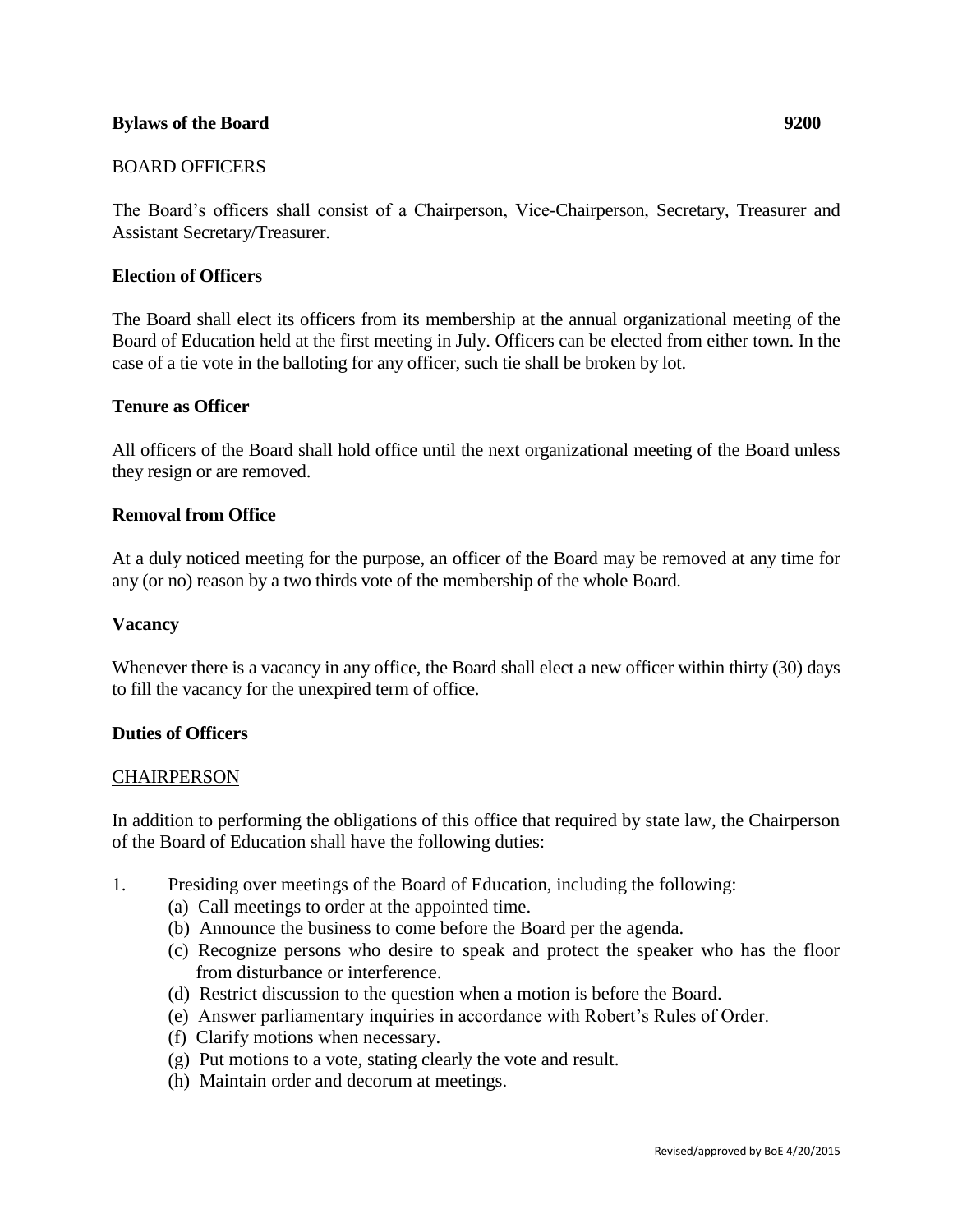- 2. Conferring with the Superintendent in the planning of Board agendas and on critical matters that may occur between Board meetings.
- 3. Signing, on behalf of the Board, the instruments, agreements, acts and orders of the Board.
- 4. Appointing Board members to Board committees, ensuring that member towns are represented in each committee.
- 5. Appointing Board members as representatives of the Board of Education to Town Boards, Committees or Commissions. Such appointments shall be for one year or until the discharge of the assigned function of said Board, Committee or Commission.
- 6. Serving as an ex-officio voting member of all Board committees.
- 7. Serving as the only authorized spokesperson for the Board, expressing the majority opinion.
- 8. Calling special meetings of the Board as necessary or when requested in writing to do so by three of the Board's members, in accordance with the law and Board Policy.
- 9. Issuing press releases relative to Board of Education action.
- 10. Keeping the Vice-Chairperson duly informed on all pertinent matters, in case of absence of the Chairperson.
- 11. Assuming such other duties as may be authorized by the Board.

# VICE-CHAIRPERSON

The Vice-Chairperson of the Board shall act in the capacity of the Chairperson in his/her absence and assume other duties as may be designated by the Board.

## **SECRETARY**

In addition to performing the obligations of this office that are required by state law, the Secretary of the Board shall be responsible for the following:

- 1. Keeping a record of all Board proceedings by recording the official minutes of the Board's meetings.
- 2. Signing approved minutes of each meeting.
- 3. Keeping an official record of all approved minutes.
- 4. Ensuring that a copy of the official minutes is sent to the clerk of each member town.
- 5. Submitting to the member towns at their annual meetings a report of the doings of the Board.

## TREASURER

The Treasurer of the Board shall be responsible for the following:

- 1. Ensuring that each member of the Board is provided with a monthly financial statement.
- 2. Participating as a member of the Finance Committee.
- 3. Discussing the fiscal condition of the school district with the Director of Finance and Operations on a regular basis.
- 4. Apprising the Board of any concerns or suggestions related to the financial well-being of the school district.